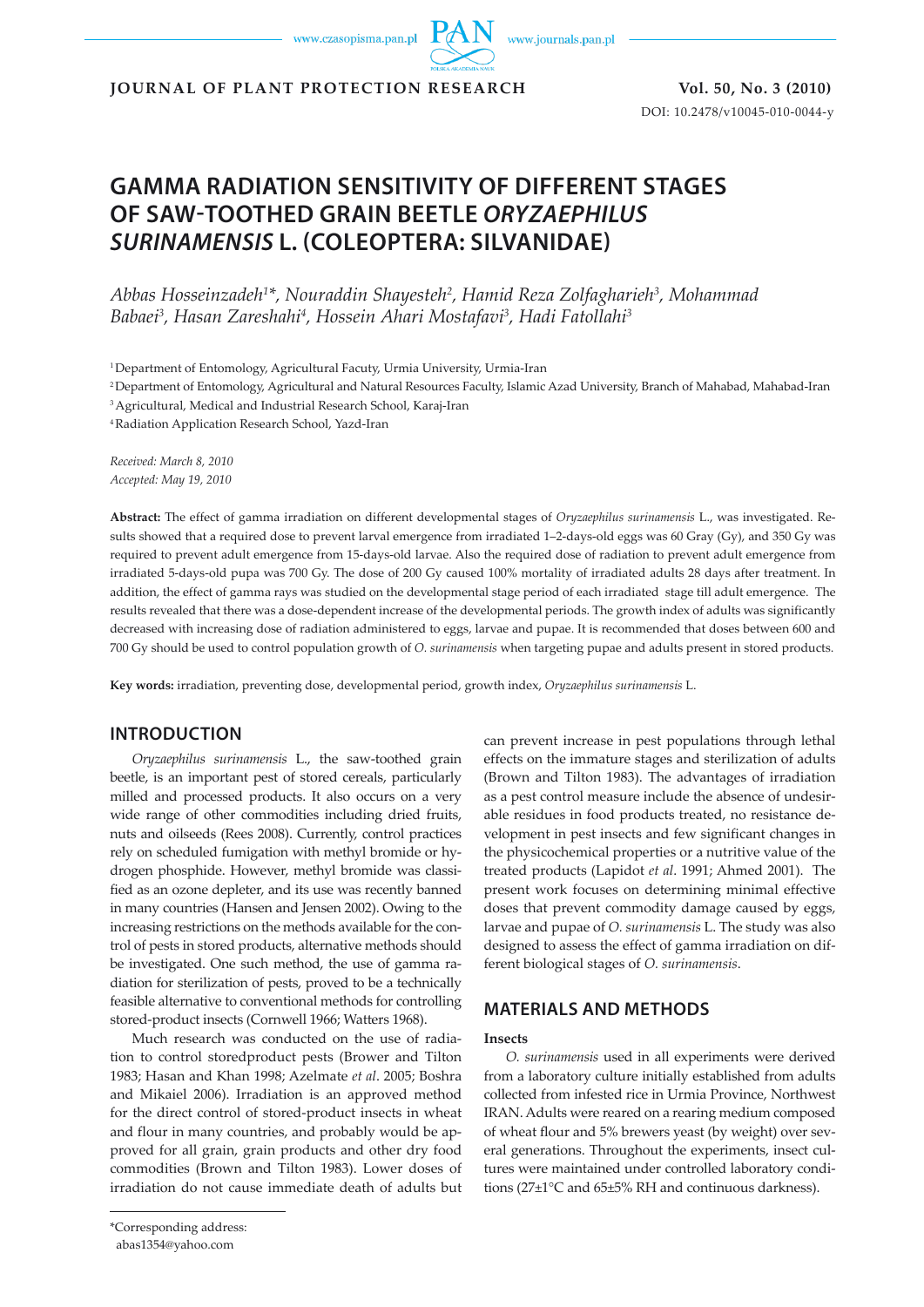www.czasopisma.pan.pl

PA

#### **Irradiation of eggs**

Eggs from *O. surinamensis* were obtained by placing 500–1 000 adult beetles in 500 g rearing medium. After 24 h eggs and adults were separated from flour by sieving through US standard sieves of 710 and 212 µm, respectively. Twenty eggs (1–2-days-old) were placed in glass Petri dishes and irradiated in a calibrated <sup>60</sup>Co irradiator (Issledovatel type PX-30) with the activity of 4.5 kCi and dose of 0.65 Gy/s at the Iran Nuclear Research center for Agriculture and Medicine. Ferric dosimetry system was used facility.

Radiation was applied at seven dose levels ranging from 0 to 60 Gy to the eggs. Control eggs were subjected to the same conditions as the irradiated eggs but they were transferred to the irradiator and subsequently removed without exposure to radiation. After irradiation, eggs were returned immediately to the laboratory and then placed in Petri dishes that had a central well (2 cm diameter) with glue and allowing the glue to dry. Rearing medium was placed in a Petri dish around the central well to provide food for any hatched larvae, and the apparatus was placed in 27±1°C and 65±5% RH. The Petri dishes were examined under a binocular microscope, and the number of hatched eggs was counted daily until no further egg hatch was observed. The rearing medium containing small larvae was then transferred to Petri dishes as food. Pupation and adult emergence of larvae were recorded. Four replicate batches of eggs were used for each dose level and the control.

#### **Irradiation of 15-days-old** *O. surinamensis* **larvae**

15-days-old larvae were selected for uniformity in size before irradiation. Larvae were irradiated in the same irradiator and dose ranges from 0–400 Gy. Immediately after treatment, irradiated and control larvae were transferred to Petri dishes containing rearing medium. The Petri dishes were subsequently transferred to the rearing conditions. Pupation, adult emergence and mortality of these larvae were recorded every 2 days. Mortality of larvae was determined by the brown color with no observable movement. The adults that developed from irradiated larvae were removed and counted daily. Four replicates (20 larvae for each replicate) were used for each dose and the control.

**Developmental periods and longevity of** *O. surinamensis*  **adults derived from irradiated eggs, larvae and pupae** 

The developmental periods from egg to adult of *O. surinamensis* that developed from irradiated eggs, larvae and pupae were recorded. The longevity of adults was also determined. The growth index (percentage adult emergence/total developmental period) was calculated for the irradiated eggs, larvae and pupae.

#### **Irradiation of pupae**

Five-day-old pupae were placed in Petri dishes and irradiated at six dose levels of 0, 200, 300, 400, 500, 600 and 700 Gy. The number of adults that emerged from irradiated pupae were recorded. Four replicates (20 pupae in each) were used for each dose level.

#### **Irradiation of adults**

Five-day-old adults were placed in Petri dishes and irradiated at six dose levels of 0, 100, 200, 300, 400, 500 and 600 Gy. Four replications (20 individuals each) were used for each dose. Mortality of adults was assessed 2 days after treatment and thereafter at weekly intervals.

#### **Statistical analysis**

Data from the experiments were subjected to analysis of variance (ANOVA) using SPSS for windows 11.5. Data were transformed using arcsine √x before ANOVA. Means were separated at the 5% significance level (LSD).

### **RESULTS**

#### **Effects of gamma radiation on eggs**

The data obtained from experiments dealing with irradiation of eggs are summarized in table 1. A significant reduction in egg hatch was observed and it was correlated with the radiation doses (F = 103.765; df = 6; p < 0.05). Percentage of larval emergence from irradiated eggs was 85% in the untreated control but was reduced to 6.25% at the dose of 50 Gy, and all irradiated eggs were completely sterile at 60 Gy (Table 1). The percentage of emerged larvae that survived to the pupa stage were also decreased with increasing radiation doses (F = 114.066; df = 6; p < 0.05). At doses of 40 and 50 Gy, pupal development was 15% and 2.5% respectively.

Table 1. Egg hatch, pupation, and adult emergence of the *O. surinamensis* irradiated as 1–2-days-old eggs

| Dose $[Gy]$  | Egg hatch $[\%] \pm SE$ | Pupation $[\%] \pm SE$ | Adult emergence [%] ±SE |
|--------------|-------------------------|------------------------|-------------------------|
| $\mathbf{0}$ | $85\pm2.89$ a           | $72.50 \pm 1.44$ a     | $62.50 \pm 1.44$ a      |
| 10           | $70\pm3.54$ b           | $57.50\pm4.33$ b       | $51.25 \pm 2.39$ b      |
| 20           | $52.5 \pm 1.44$ c       | $43.75 \pm 2.39$ c     | 37.50±2.50 c            |
| 30           | $27.5 \pm 3.23$ d       | 18.75±2.39 d           | $13.75 \pm 1.25$ d      |
| 40           | $22.50 \pm 1.44$ d      | $15\pm2.04$ d          | $10\pm2.04$ d           |
| 50           | $6.25 \pm 2.39$ e       | $2.5 \pm 1.44$ e       | 0 <sub>e</sub>          |
| 60           | 0 <sub>e</sub>          | 0 <sub>e</sub>         | 0 <sub>e</sub>          |

Means within each column followed by the same letter are not significantly different ( $p > 0.05$ )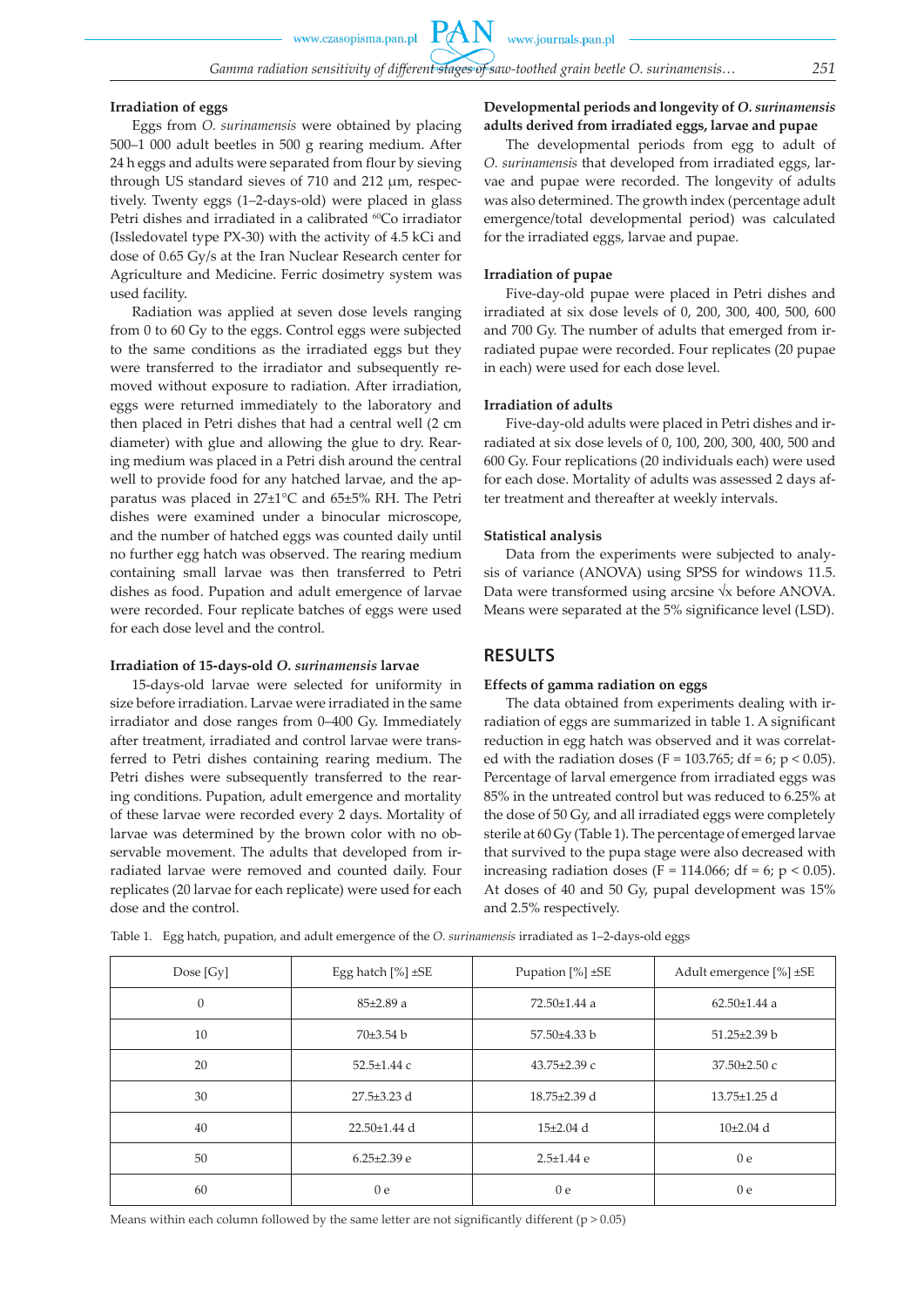The percentage of pupation that survived to the adult stage was also decreased with increasing radiation doses (F = 307.153; df = 6;  $p$  < 0.05). Percentage of adult emergence from irradiated eggs was 62.5% in the untreated controls but was reduced to 10% at the dose of 40 Gy and no adult emerged at the doses of 50 Gy and above.

#### **Effects of gamma radiation on 15-days-old larvae**

The effects of gamma radiation on irradiated larvae are shown in table 2. Recorded data showed that the percentage of irradiated larvae that survived to the pupal stage decreased with increasing radiation doses  $(F = 178.914; df = 7; p < 0.05)$ . The percentages of pupae developed from irradiated larvae were 7.5% at 300 Gy, compared with 88.75% in the control (Table 2). The percentage of pupae that survived to the adult stage also decreased with increasing radiation doses (F =  $180.571$ ; df = 7; p < 0.05). Statistical analysis of data indicated that irradiation significantly affected mortality percentages of larvae  $(F = 149.535; df = 7; p < 0.05)$ . Mortality of irradiated larvae began 4 days after treatment and continued through the time of observation (Table 2). Irradiation at 400 Gy caused 100% mortality after 45 days.

### **Effects of gamma radiation on the developmental period and longevity of adults of** *O. surinamensis* **derived from irradiated eggs, larvae and pupae**

There was a dose-dependent increase in the developmental time of *O. surinamensis* adults developed from irradiated eggs (F = 2.996; df = 2; p < 0.043), larvae (F = 4.00; df = 7; p < 0.001) and pupae (F = 8.127; df = 7; p < 0.05) (Table 3). The mean developmental time from egg to adult was 48.00 days in the control, which rose to 48.50 days for insects derived from eggs irradiated with the dose of 50 Gy. The development of irradiated larvae was also extended from 25.70 days in the control to 31.30 days for insects exposed to the dose of 500 Gy. A mean development time from pupa to adult was 1.60 days in the control, which rose to 4.90 days at the dose of 500 Gy. The growth index of adults was significantly decreased with increasing doses of radiation administered to eggs (F = 1141.967; df = 7; p < 0.005), larvae (F = 456.928; df = 7; p < 0.005) and pupae (F = 334.860; df = 7 4; p < 0.005) (Table 3).

#### **Effects of gamma radiation on five-days-old pupae**

Pupae showed more resistance to radiation than eggs or larvae. The adult emergence in the control was

| Table 2. - Pupation, adult emergence and mortality (%) of the O. surmamensis ifradiated as 15-days-old larvae |                        |                         |                        |  |  |
|---------------------------------------------------------------------------------------------------------------|------------------------|-------------------------|------------------------|--|--|
| Dose $[Gy]$                                                                                                   | Pupation $[\%] \pm SE$ | Adult emergence [%] ±SE | Mortality $[%] \pm SE$ |  |  |
| $\theta$                                                                                                      | $88.75 \pm 2.39$ a     | $81.25 \pm 2.39$ a      | $6.25 \pm 2.39$ a      |  |  |
| 100                                                                                                           | $66.25 \pm 2.39$ b     | $57.50 \pm 2.50$ b      | $22.5 \pm 3.23$ b      |  |  |
| 150                                                                                                           | $56.25 \pm 2.39$ c     | $37.50 \pm 1.44$ c      | $33.75 \pm 2.39$ c     |  |  |
| 200                                                                                                           | $42.50 \pm 1.44$ d     | $18.75 \pm 2.39$ d      | $47.5 \pm 1.44$ d      |  |  |
| 250                                                                                                           | 17.50±1.44 e           | $7.50 \pm 1.44$ e       | $68.75 \pm 1.25$ e     |  |  |
| 300                                                                                                           | $7.50 \pm 1.44$ f      | $2.50 \pm 1.44$ e       | $75.00 \pm 2.04$ f     |  |  |
| 350                                                                                                           | $2.50 \pm 1.44$ f      | 0e                      | $85.00\pm2.04$ g       |  |  |
| 400                                                                                                           | 0 <sub>f</sub>         | 0 e                     | 100 <sub>h</sub>       |  |  |
|                                                                                                               |                        |                         |                        |  |  |

Table 2. Pupation, adult emergence and mortality (%) of the *O. surinamensis* irradiated as 15-days-old larvae

Means within each column followed by the same letter are not significantly different ( $p > 0.05$ )

Table 3. Mean (±SE) developmental period of *O. surinamensis* adults irradiated as eggs, larvae and pupae<sup>®</sup>

| Dose $[Gy]$ | Developmental period from eggs to adults [days] |                    | Growth index <sup>b</sup> |                   |                   |                    |
|-------------|-------------------------------------------------|--------------------|---------------------------|-------------------|-------------------|--------------------|
|             | eggs treated                                    | larvae treated     | pupae treated             | eggs treated      | larvae treated    | pupae treated      |
| $\theta$    | $48.00\pm0.36$ a                                | $25.70 \pm 0.87$ a | $1.60 \pm 0.31$ a         | 1.30a             | 3.16a             | 51.56 a            |
| 25          | $48.50\pm0.27$ a                                | $26.10\pm0.98$ a   | $2.10\pm0.23$ ab          | 0.28 <sub>b</sub> | 3.06a             | 38.69 <sub>b</sub> |
| 50          | $49.30\pm0.62$ ab                               | $26.70 \pm 1.04$ a | $2.40\pm0.37$ abc         | 0 <sub>c</sub>    | 2.86 <sub>b</sub> | 33.85 c            |
| 100         |                                                 | $27.10\pm0.92$ ab  | $2.90\pm0.43$ bcd         |                   | 2.12c             | 28.45 d            |
| 200         |                                                 | $27.50\pm0.99$ ab  | $3.60 \pm 0.45$ cde       |                   | 0.68d             | 22.57 e            |
| 300         |                                                 | $28.10\pm0.79$ ab  | $4.10\pm0.46$ def         |                   | 0.09 <sub>e</sub> | 14.63 f            |
| 400         |                                                 | $29.90\pm0.87$ bc  | $4.20\pm0.44$ ef          |                   | 0 <sub>e</sub>    | $8.92$ g           |
| 500         |                                                 | $31.30 \pm 1.15$ c | $4.90\pm0.48$ f           |                   | 0 <sub>e</sub>    | 2.55h              |

a means followed by the same letter in a column within each dose are not significantly different (p > 0.05)

b growth index: percentage adult emergence/total developmental period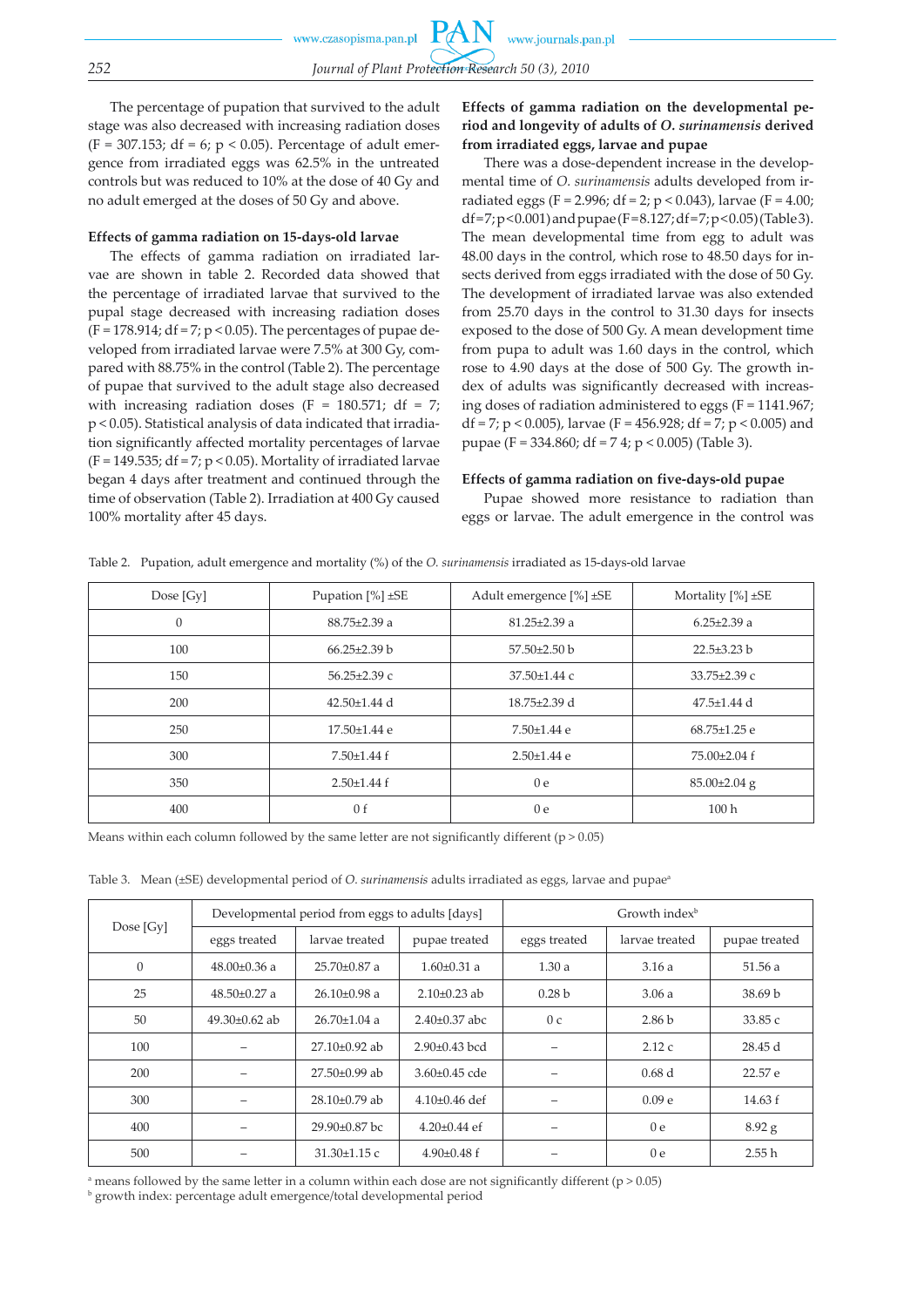$P\mathcal{A}$ 

not significantly different from that at 200 Gy. A dose of 700 Gy completely prevented the development of pupae. The percentage of adults that emerged from irradiated pupae was significantly affected by the gamma radiation doses administered 5 days after pupation ( $F = 124.179$ ; df = 6;  $p < 0.05$ ) (Fig. 1).

#### $\frac{1}{2}$ <br>Adult emergence  $\frac{1}{2}$ <br>20<br>20 83 75 a 81 25 a 60 b 60  $37.5c$  $12.5c$  $3.75 e$  $0e$  $\Omega$ 300 200 400 500 700 control 600 Dose

Fig. 1. Adult emergence of the *O. surinamensis* irradiated as 5-days-old pupae

### **Effects of gamma radiation on five-days-old adults**

The effects of gamma radiation on irradiated adults are shown in table 4. No mortality was recorded in the control for 21 days after treatment. Doses of 300–600 Gy caused 100% mortality within 14 days, whereas dose of 200 Gy caused 100% mortality 28 days after irradiation. None of the dose levels were sufficient to cause immediate mortality.

### **DISCUSSION**

www.journals.pan.pl

The results showed that increasing radiation doses caused reduced egg viability, pupation and adult emergence when 1-2-days-old eggs were irradiated. The susceptibility of *O. surinamensis* to irradiation varies as development progresses from egg to adult. Eggs and larvae were most susceptible to irradiation and no irradiated eggs and larvae reached the adult stage at applied doses of 0.1, 0.3, 0.5, 0.7 and 1.0 kGy; whereas, pupae and young adults were most tolerant (Aldrihim and Adam 1998).

| Dose $[Gy]$  | % survival after treatment |                    |                    |                   |                    |  |
|--------------|----------------------------|--------------------|--------------------|-------------------|--------------------|--|
|              | 2 d                        | 7 d                | 14 d               | 21d               | 28 d               |  |
| $\mathbf{0}$ | $100\pm0.00$ a             | $100.00\pm0.00$ a  | $100\pm0.00$ a     | $100\pm0.00$ a    | $97.50 \pm 2.50$ a |  |
| 100          | $85.00\pm2.89$ b           | $65.00\pm2.89$ b   | $42.50 \pm 1.44$ b | $25.00\pm2.89$ b  | $17.50 \pm 1.02$ b |  |
| 200          | $80.00\pm2.04$ bc          | $55.00\pm2.89$ c   | $7.50 \pm 1.44$ c  | $2.50 \pm 1.44$ c | 0.0c               |  |
| 300          | 77.50±1.44 cd              | $42.50 \pm 1.44$ d | 0.0 <sub>d</sub>   | 0.0c              | 0.0c               |  |
| 400          | 72.50±1.44 d               | $37.50 \pm 1.44$ d | 0.0 <sub>d</sub>   | 0.0c              | 0.0c               |  |
| 500          | $66.25 \pm 2.39$ e         | $30.00 \pm 2.04$ e | 0.0 <sub>d</sub>   | 0.0c              | 0.0c               |  |
| 600          | $60.00 \pm 2.04$ f         | 27.50±1.44 e       | 0.0 <sub>d</sub>   | 0.0c              | 0.0c               |  |

Table 4. Survival of irradiated five-day-old adults of *O. surinamensis* (mean ±SE)

Means within each column followed by the same letter are not significantly different ( $p > 0.05$ ); d - days

It had been found previously that no irradiated eggs of *O. surinamensis* hatched when eggs were exposed to the dose of 0.05 kGy gamma ray (Zolfagharieh 2004). The differences between the present results and those from previous studies may have been related to the differences in egg age at the time of irradiation. Ratio of sensitivity varies with the stage of embryologic development. Fivedays-old eggs were more tolerant to irradiation than 1 and 4-days-old eggs. A dose of gamma irradiation of 8 krad (= 8 Gy) of *O. surinamensis* eggs revented the development of adults (Younes and Ahmed 2007). Mortality retarded following irradiation of *Sitophilus granarius* L. eggs is relatively high and no adults emerged at the doses of 30–500 Gy (Aldrihim and Adam 1999). In the present study, a dose of 60 Gy completely sterilized the eggs.

When the effects of five gamma radiation dosages, ranging from 100 to 1 000 Gy, were investigated for all life stages of *O. surinamensis*, eggs and larvae were unable to develop to adults at any dose, but pupae were able to reach adult stage at the doses of 0.1–1.0 kGy (Aldrihim and Adam 1998). In the present study, a dose of 400 Gy completely prevented larval development and the larvae did not reach pupation. Mortality was 100% for *O. surinamensis* larvae seven days after irradiation with a dose of 0.09 kGy (Zolfagharieh 2002). The minimum dose required to prevent adult emergence of *Plodia iterpunctella* from larvae was 300 Gy, while doses required to cause death were 450 Gy and above (Azelmat *et al.* 2005). A dose of 250 Gy was sufficient to cause complete mortality for last-instar larvae of *Ephestia kuehniella* Zeller (Ayvaz and Tuncbilek 2006). No codling moth larvae reached adulthood when larvae were irradiated with 200 Gy (Mansour 2003). Our results showed that, while the prevention of adult emergence is used as a standard for measuring the effectiveness of radiation against *O. surinamensis* larvae, a dose of 350 Gy is required. It was also found that the developed adults from *O. surinamensis* larvae were completely dead after 28 days, when they were exposed to 150 Gy (Zolfagharieh 2002). Tuncbilek and Kansu (1996) reported that larvae and adults of *Tribolium confusum* were completely suppressed at 50 and 100 Gy, respectively. Mehta *et al.* (1990) found that a 6-krad dose of gamma radiation administered to 10-days-old larvae of the stored product pest *T. castaneum,* was sufficient to inhibit adult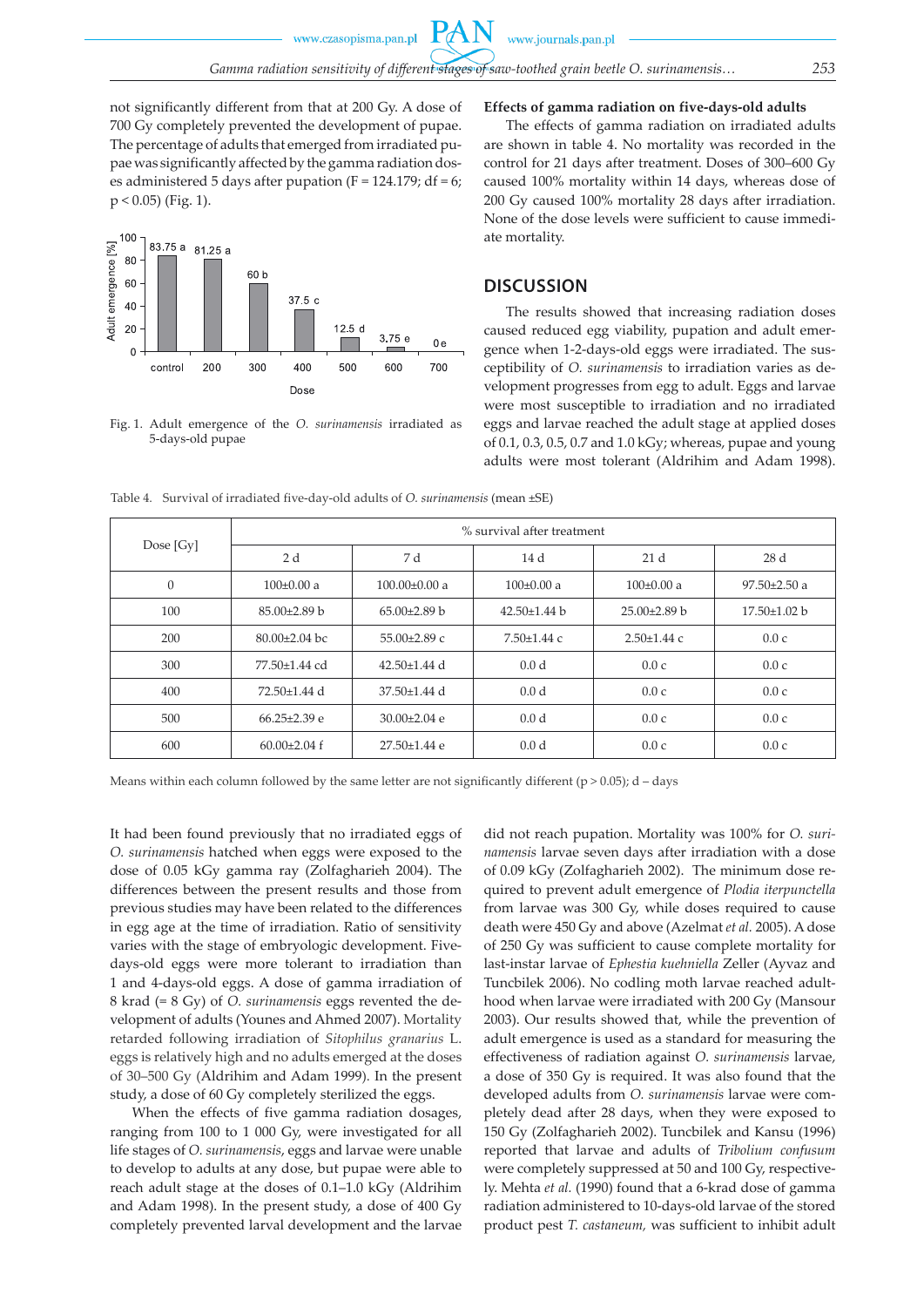www.journals.pan.pl

*254 Journal of Plant Protection Research 50 (3), 2010*

emergence completely, and at 2-4 krad larval period delayed pupation when prolonged.

Gamma radiation doses caused extended developmental periods when immature stages of *O. surinamensis*  were irradiated with increasing doses. Dose-dependent developmental delay was also reported for the irradiated eggs and larvae of *T. castaneum* (Mehta *et al.* 1990). Increasing post-treatment longevity for irradiated *P. interpunctella*, the false codling moth, *Cryptophlebia leucotreta* Meyrick, and the Mediterranean flour moth, *Ephestia kuehniella*, have been reported previously (Johnson and Vail 1988; Bloem *et al.* 2003; Azelmat *et al.* 2005; Ayvaz and Tuncbilek 2006). Typically, irradiated nymphs or larvae would have a prolonged nymphal or larval stage and might live longer than non-irradiated control insects (Hasan and Khan 1998).

When the pupae of *O. surinamensis* were irradiated, the percentage of adult emergence was decreased at doses up to 600 Gy. When male and female pupae of *Ephestia calidella* (Guenee) were irradiated with doses of 200–800 Gy, the percentage adult emergence was decreased in accordance with increasing gamma radiation doses (Boshra and Mikhaiel 2006 ). This work also showed that a 1 000 Gy dose prevented the emergence of both sexes.

No dosage used in this study was high enough to cause immediate 100% mortality of the adults of *O. surinamensis.* Similar results were obtained by Aldryhim and Adam (1998). Tuncbilek (1997) reported that, there were no beetles left alive and no progeny was produced when adults of *O. surinamensis* were exposed to 125 Gy,  $LD_{50}$ and  $LD_{\alpha\alpha}$  values were 55.6 and 216.4 Gy, respectively.

A dose of 60 Gy is required in order to prevent hatching the eggs and 350 Gy is required to prevent the larvae searching adulthood. It is recommended that doses of between 600 and 700 Gy should be used to control population growth of *O. surinamensis* when targeting pupae and adults within stored products. Delayed developmental periods were observed after irradiation of the eggs, larvae and pupae.

### **ACKNOWLEDGEMENTS**

The authors wish to express their deep appreciation to Urmia University and Agricultural, Medical & Industrial Research School of Karaj. The authors also thank Dr. Bernosi and Dr. Aramideh for assistance in analyzing of the data and Dr. Gusta for improving the manuscripts.

### **REFERENCES**

- Ahmed M. 2001. Disinfestation of stored grain, pulses, dried fruits and nuts, and other dried foods. p. 77–112. In: "Food Irradiation Principles and Applications" (R. Molins, ed.). Wiley, New York.
- Aldryhim Y.N., Adam E.E. 1998. Use of radiation in the control of *Oryzaephilus surinamensis*, a pest of stored dry dates. Saudi J. Biol. Sci. 5 (2): 3–10.
- Aldryhim Y.N., Adam E.E. 1999. Efficacy of gamma irradiation against *Sitophilus granaries* (Coleoptera: Curculionidae). J. Stored Product Res. 35 (3): 225–232.
- Ayvaz A., Tuncbilek A.S. 2006. Effects of gamma radiation on life stages of the Mediterranean flour moth *Ephestia kuhniella* Zeller (Lepidoptera: Pyralidae). J. Pestic. Sci. 79: 215–222.
- Azelmate K., Sayah F., Mouhib M., Ghailani N., Elgarrouj D. 2005. Effects of gamma irradiation on forth-instar *Plodia interpunctella* (Hubner) (Lepidoptera: Pyralidae). J. Stored Product Res. 41 (4): 423–431.
- Bloem S., Carpenter J.E., Hofmeyr J.H. 2003. Radiation biology and inherited sterility in false codling moth (Lepidoptera: Tortricidae). J. Econ. Entomol. 96 (6): 1724–1731.
- Boshra S.A., Mikhaiel A.A. 2006. Effect of gamma radiation on pupal stage of *Ephestia calidella* (Guenee). J. Stored Product Res. 42 (4): 457–467.
- Brower J.H., Tilton E.W. 1983. The potential of irradiation as commodities. p. 75–86. In: "Proceedings: Radiation Disinfestation of Food an Agricultural Products Conference" (J.H. Moy, ed.). Hawaii Institute of Tropical Agricultural and Human Research, University of Hawaii.
- Cornwell P.W. 1966. The Entomology of Radiation Disinfestation of Grain. Pergamon Press, Oxford, UK, 235 pp.
- Hansen L.S., Jensen K.M.V. 2002. Effect of temperature on parasitism and host-feeding of *Trichogramma turkestanica* (Hymenoptera: Trichogrammatidae) on *Ephestia kuhniella* (Lepidoptera: Pyralidae). J. Econ. Entomol. 95 (1): 50–56.
- Hasan M., Khan A.R. 1998. Control of stored-product pests by irradiation. Integr. Pest Manage. Rev. 3 (1): 15–29.
- Johnson J.A., Vail P.V. 1988. Post treatment survival development and feeding of irradiated Indian meal moth and navel orangeworm larvae (Lepidoptera: Pyralidae). J. Econ. Entomol. 81 (1): 376–380.
- Lapidot M., Saveanu S., Padova R., Ross I. 1991**.** Insect Disinfestation by Irradiation. Insect Disinfestation of Food and Agricultural Products by Irradiation. Proceedings IAEA, Vienna, 103 pp.
- Mehta V.K., Sethi G.R., Garg A.K. 1990. Effect of gamma radiation on the development of *Tribolium castaneum* after larval irradiation. J. Nucl. Agric. Biol. 19 (2): 124–127.
- Mansour M. 2003. Gamma irradiation as a quarantine treatment for apples infested by codling moth (Lep., Tortricidae). J. Appl. Entomol. 127 (3): 137–141.
- Rees D. 2008. Insects of Stored Products. SBS publisher and distributer PVT. LTD. New Delhi, 181 pp.
- Tuncbilek A.S., Kansu I.A. 1996. The influence of rearing medium on the irradiation sensitivity of eggs and larvae of flour beetle, *Tribolium confusum.* J. Stored Product Res. 32 (19): 1–6.
- Tuncbilek A.S. 1997. Susceptibility of the saw-toothed grain beetle, *Oryzaephilus surinamensis* (L.), to gamma radiation. J. Stored Product Res. 33 (4): 331–334.
- Watters F.L. 1968. An appraisal of gamma control irradiation for insect foods. Man. Entomol. 2: 37-45.
- Younes M.W.F., Ahmed M.Y.Y. 2007. Effects of gamma irradiation on the egg stage of the saw-toothed grain beetle *Oryzaephilus surinamensis* L. (Col., Cucujidae). J. Appl. Entomol. 84 (1–4): 179–183.
- Zolfagharieh H.R. 2002. Irradiation to control *Plodia interpuncw tella* and *Oryzaphillus surinamensis* in pistacios and dates. p. 101–109. In: "Proceeding of a final research coordination meeting organized by the joint FAO/IAEA Division of Nuclear Techniques in Food and Agriculture". Vienna, Austria.